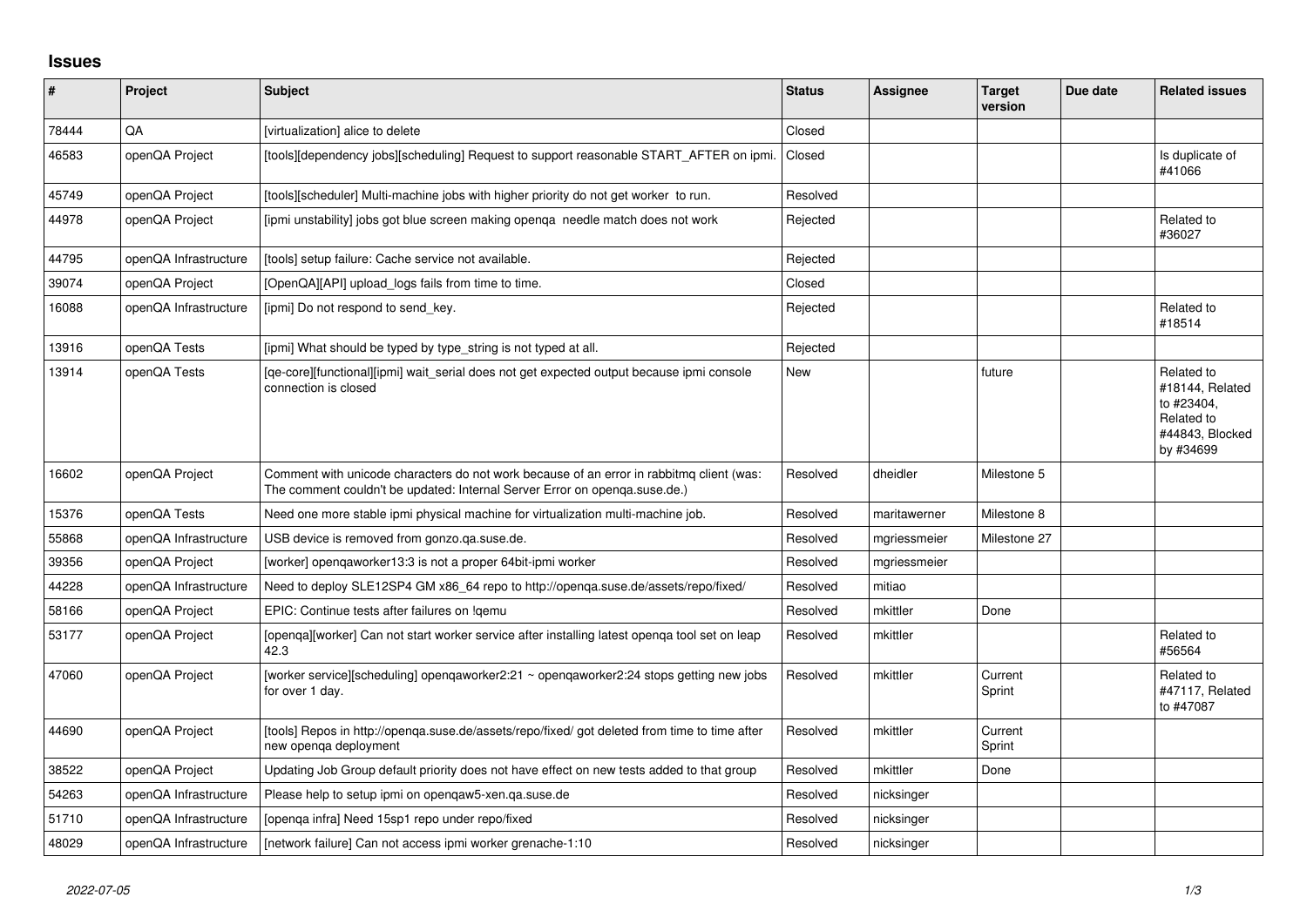| #      | Project               | <b>Subject</b>                                                                                                             | <b>Status</b>  | <b>Assignee</b> | <b>Target</b><br>version | Due date   | <b>Related issues</b>                                                                                                                                                                                                              |
|--------|-----------------------|----------------------------------------------------------------------------------------------------------------------------|----------------|-----------------|--------------------------|------------|------------------------------------------------------------------------------------------------------------------------------------------------------------------------------------------------------------------------------------|
| 44498  | openQA Infrastructure | [ipmi][grenache-1] Incomplete job due to no space left on device                                                           | Resolved       | nicksinger      |                          |            | Related to<br>#44750                                                                                                                                                                                                               |
| 44351  | openQA Infrastructure | [ipmi] Workers/jobs stuck                                                                                                  | Resolved       | nicksinger      |                          |            | Related to<br>#44363                                                                                                                                                                                                               |
| 43874  | openQA Infrastructure | HDD in kermit.qa.suse.de has problems in combination with SAS-slot                                                         | Resolved       | nicksinger      |                          |            |                                                                                                                                                                                                                                    |
| 39806  | openQA Project        | [OpenQA][workers] 4/6 64bit-ipmi workers are down                                                                          | Resolved       | nicksinger      | Done                     |            |                                                                                                                                                                                                                                    |
| 23514  | openQA Tests          | [labs][64bit-ipmi_debug worker] SLE15 shows interface selection (because 2 NICs are<br>connected?)                         | Resolved       | nicksinger      |                          |            | Related to<br>#23368, Related<br>to #26948                                                                                                                                                                                         |
| 100688 | openQA Project        | [epic][virtualization][3rd party hypervisor] Add svirt backend compatibility for vmware 7.0                                | <b>Blocked</b> | okurz           | Ready                    |            |                                                                                                                                                                                                                                    |
| 55757  | openQA Infrastructure | OSD ftp service has problem: NFS mount on ganet did not handle move of assets folder on<br>osd (or reboot) gracefully      | Resolved       | okurz           |                          |            |                                                                                                                                                                                                                                    |
| 33136  | openQA Tests          | [virtualization][functional][y] XEN/KVM host text mode installation on ipmi backend fails.                                 | Resolved       | okurz           | Milestone 24             |            |                                                                                                                                                                                                                                    |
| 32746  | openQA Tests          | [sle][tools][remote-backends][hard] Incomplete job because console isn't responding<br>correctly. Half-open socket on IPMI | Resolved       | okurz           |                          |            | Related to<br>#31375, Related<br>to #32089,<br>Related to<br>#37087, Related<br>to #40544,<br>Related to<br>#41330, Related<br>to #46964,<br>Related to<br>#48482, Related<br>to #60161, Has<br>duplicate #40655,<br>Blocks #34471 |
| 23368  | openQA Tests          | ipmi worker opengaw1:4 has issue to connect to the ipmi machine.                                                           | Resolved       | okurz           |                          |            | Related to<br>#23514                                                                                                                                                                                                               |
| 18834  | openQA Tests          | [virtualization] Orthos machine is still not ready to be used in proxy mode testing - hang when<br>installing via pxe      | Rejected       | okurz           |                          |            |                                                                                                                                                                                                                                    |
| 17866  | openQA Tests          | [tools]Please add sles12sp2 x86_64 GM repo image to<br>https://openqa.suse.de/assets/repo/fixed/.                          | Resolved       | okurz           |                          |            |                                                                                                                                                                                                                                    |
| 14338  | openQA Tests          | [ipmi] ikvm does not get timely image back                                                                                 | Resolved       | okurz           |                          |            |                                                                                                                                                                                                                                    |
| 90818  | openQA Project        | [openqa][tool] Not able to get group_overview json output.                                                                 | Resolved       | okurz           | Ready                    | 2021-04-22 | Related to<br>#91004                                                                                                                                                                                                               |
| 17694  | openQA Tests          | [tools][virtualization]Please add sles11sp3/sles11sp4 GM image into<br>https://openqa.suse.de/assets/repo/fixed/.          | Resolved       | RBrownSUSE      |                          |            |                                                                                                                                                                                                                                    |
| 42899  | openQA Tests          | Compilation failed in require at /usr/bin/isotovideo line 229.                                                             | Resolved       | riafarov        |                          |            |                                                                                                                                                                                                                                    |
| 40148  | openQA Project        | [OpenQA][64bit-ipmi worker] Three online 64bit-ipmi workers do not take scheduled jobs for<br>over 10 hours.               | Resolved       | szarate         | Done                     |            | Related to<br>#40088                                                                                                                                                                                                               |